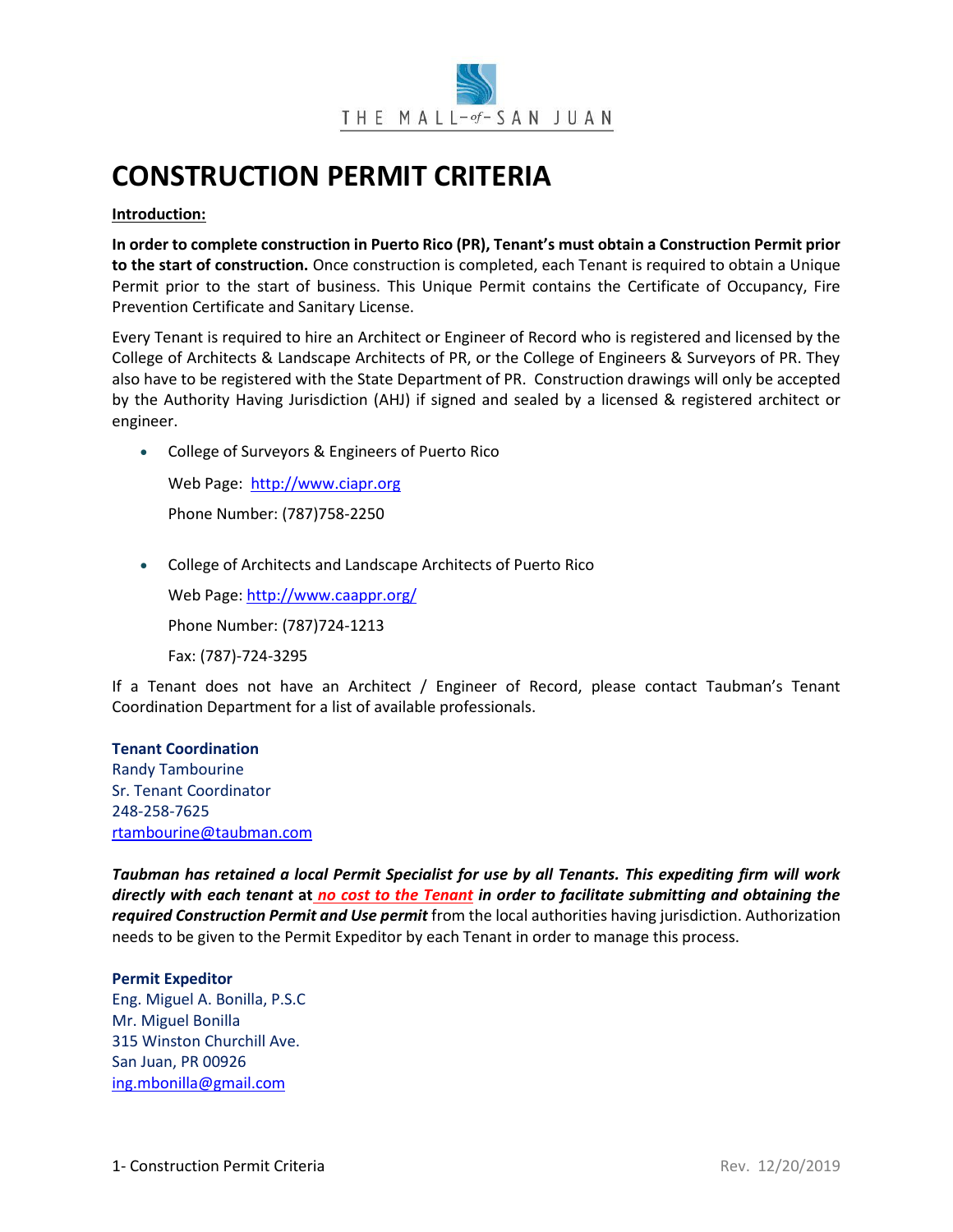## **Information needed by Permit Expeditor:**

- 1. Tenant shall email Permit Expeditor to introduce themselves.
- 2. Permit Expeditor shall respond to Tenant with a list of information and documents needed from Tenant. It is important that the Tenant entity that executes the lease with Landlord must be registered with the Puerto Rico State Department, otherwise a permit cannot be issued by the AHJ. Information needed from Tenant.
	- a. Tenant contact info.
	- b. Copy of fully executed lease.
	- c. (EIN) Employee Identification Number for entity that signed the lease.
	- d. Certificate of Good Standing from the Puerto Rico State Department. This document can be obtained online through the P.R. State Department website, <https://prcorpfiling.f1hst.com/>
	- e. Corporate Authorization Letter for Permit Expeditor. A draft of the authorization letter shall be emailed to Tenant for their signature and affidavit. This authorization letter will allow the Permit Expeditor permission to file all documents and forms to obtain the Construction Permit and Unique Permit from the Permits Management Office (PMO).
- 3. **Tenant shall obtain the service of an Architect of Record (AOR) or Engineer of Record (EOR) who is currently registered with the College of Architects and Landscapers of Puerto Rico (CAAPPR) or with the College of Engineers and Surveyors of Puerto Rico (CIAPR).** This AOR or EOR must also be registered with the Puerto Rico State Department. The AOR or EOR shall assume responsibility of construction plans and permit documents filed at the PMO. Tenant will provide the AOR or EOR's contact info to Permit Expeditor to start the permit submittal process. Permit Expeditor will request certain information from AOR or EOR to prepare all permit forms for AOR's or EOR's signature and professional seal. This includes,
	- a. CAAPPR or CIAPR Professional license card. This card will contain the architects or engineer's professional license #. Professional card cannot have expired.
	- b. Architect's or Engineer's State Department Certificate. State Department certificate cannot have expired.
	- c. Corporate Authorization Letter from Tenant to Architect or Engineer of Record. A draft of the authorization letter shall be emailed by the expeditor to Tenant for their signature and affidavit.
- 4. AOR or EOR shall provide Permit Expeditor with names and license numbers of each engineer who will act as SMEP (Structural, Mechanical, Electrical & Plumbing engineers). SMEP's shall email Permit Expeditor the following.
	- a. CIAPR card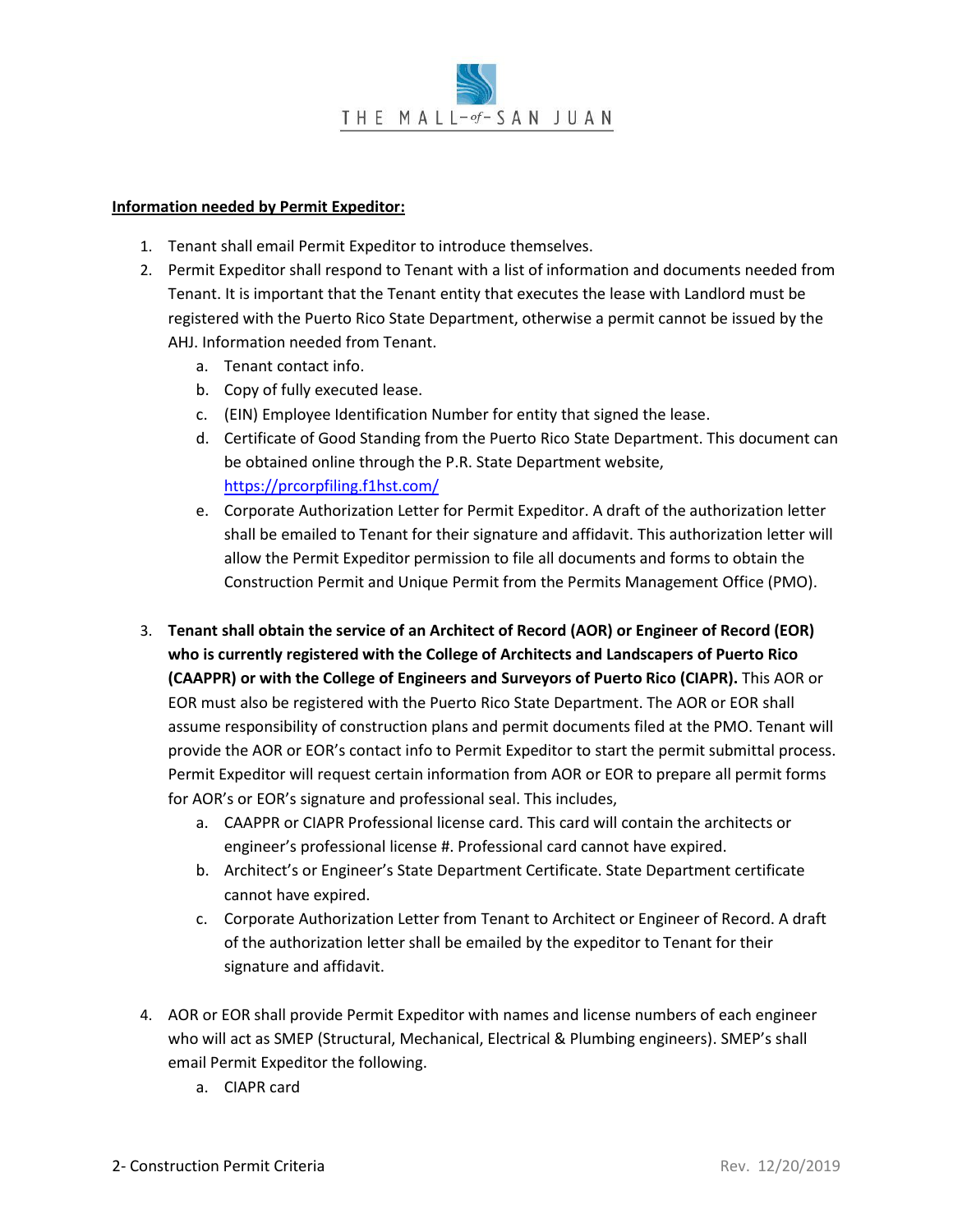# b. State Department Certificate

## **Preparation of Permit Documents**

- 1. After all information is provided to the Permit Expeditor, all permit forms will be prepared and emailed to the AOR or EOR. The Expeditors email shall clearly explain each permit form that needs to be signed and sealed by each, the AOR/EOR and SMEP's.
- 2. AOR or EOR shall be responsible to distribute the permit forms to all SMEP engineers.
- 3. AOR or EOR shall then return by email all permit forms with their signature and valid professional seal to the Permit Expeditor. The Permit Expeditor shall constantly remind the AOR/EOR of pending permit forms not returned by email. Tenant shall always be copied on all emails to keep them up to date on the permit document process.

## **Construction Plans:**

- 1. AOR/EOR shall email a complete set of signed and stamped plans to Expeditor. Plans shall include the following sections. SMEP's shall sign and seal only plans that they prepared.
	- i. Architectural
	- ii. Structural (if needed)
	- iii. Mechanical
	- iv. Plumbing
	- v. Electrical
	- vi. Fire Protection (Sprinkler System)
	- vii. Fire Alarm

# **Technical Specifications:**

1. Expeditor recommends that technical specifications be included on drawings. If technical specification will be provided separately from plans, they must be signed and stamped with the professional seal by the AOR or EOR. If a manual ink seal stamp will be used, then the first and last pages must be stamped and signed. If a digital professional seal is used, then all pages must contain the digital seal.

### **Environmental Exclusion:**

1. Expeditor will obtain an Environmental Exclusion from the PMO needed as part of permit submittal.

## **Recycling Plan:**

1. Expeditor will obtain the required Recycling Plan or an exclusion to a Recycling Plan as required for permit submittal.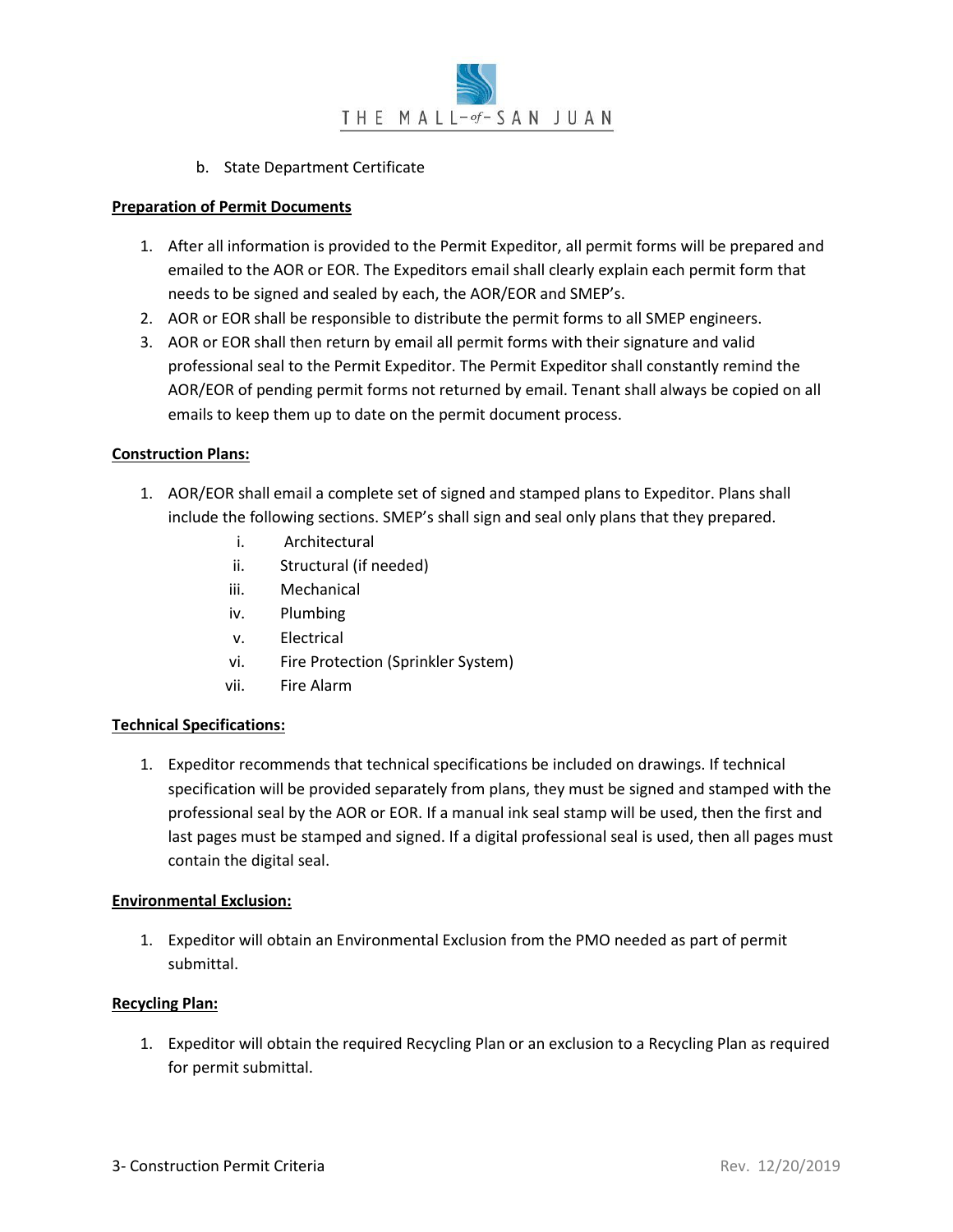## **Fire Department & Health Department Recommendations:**

- 1. For restaurants, barber shops, beauty salons or spaces with a large square footage, the PMO will require all plans related to fire protection, fire alarm, toilet-rooms, and kitchens and bar areas be submitted for review and issuance of recommendations from the Fire and Health Departments of Puerto Rico.
	- a. Recommendations are filed through the PMO's SBP portal.
	- b. Recommendations are needed as part of the permit submittal. Therefore, Recommendations need to be issued before the construction permit is filed.
	- c. Recommendations can take up to 30 days for issuance. Therefore, they must be filed during the early stages of the permit submittal process.
	- d. Permit Expeditor will file the Fire and Health Recommendations and pay the PMO filing fees.

## **Construction Cost Estimate:**

- 1. A construction cost estimate will be needed as part of the permit submittal.
- 2. AOR or EOR shall prepare, sign, stamp and email the construction cost estimate, broken down into general sections, to the Expeditor.
- 3. Estimate must include all construction related materials, equipment, labor and Owner provided items.
- 4. Estimate shall be emailed to Expeditor.
- 5. It is important to understand that the cost estimate is required to file the construction permit. Nevertheless, a General Contractor's executed contract is only needed to lift the construction permit. With this in mind, the PMO will use the cost estimate to calculate their filing fees, but they will use the GC's executed contract to compare with the cost estimate. Whichever is higher will be used to calculate the municipal construction excise tax and municipal patente. In addition, if the GC's executed contract is higher than the cost estimate, a permit amendment will have to be filed during the construction phase to pay pending filing fees. Therefore, it is recommended that the cost estimate not be under the GC's executed contract.

### **Permit Fees:**

- 1. Expeditor will use the construction cost to prepare a permit fee table and email to Tenant. Tenant will be responsible for providing required permit fee payment as shown below.
- 2. **Payment made by credit card on PMO's online permit SBP portal.**
	- a. **Filing fee:** 0.35% of construction cost. Minimum filing fee is \$35.
	- b. **CIAPR Stamps:** \$1.00 for every \$1,000 of fraction of the construction cost estimate. (Ex. for a construction cost of \$200,000. The cost of the College of Engineers and Surveyors stamps would be [(\$200,000/\$1,000) \*\$1.00] = \$200.00).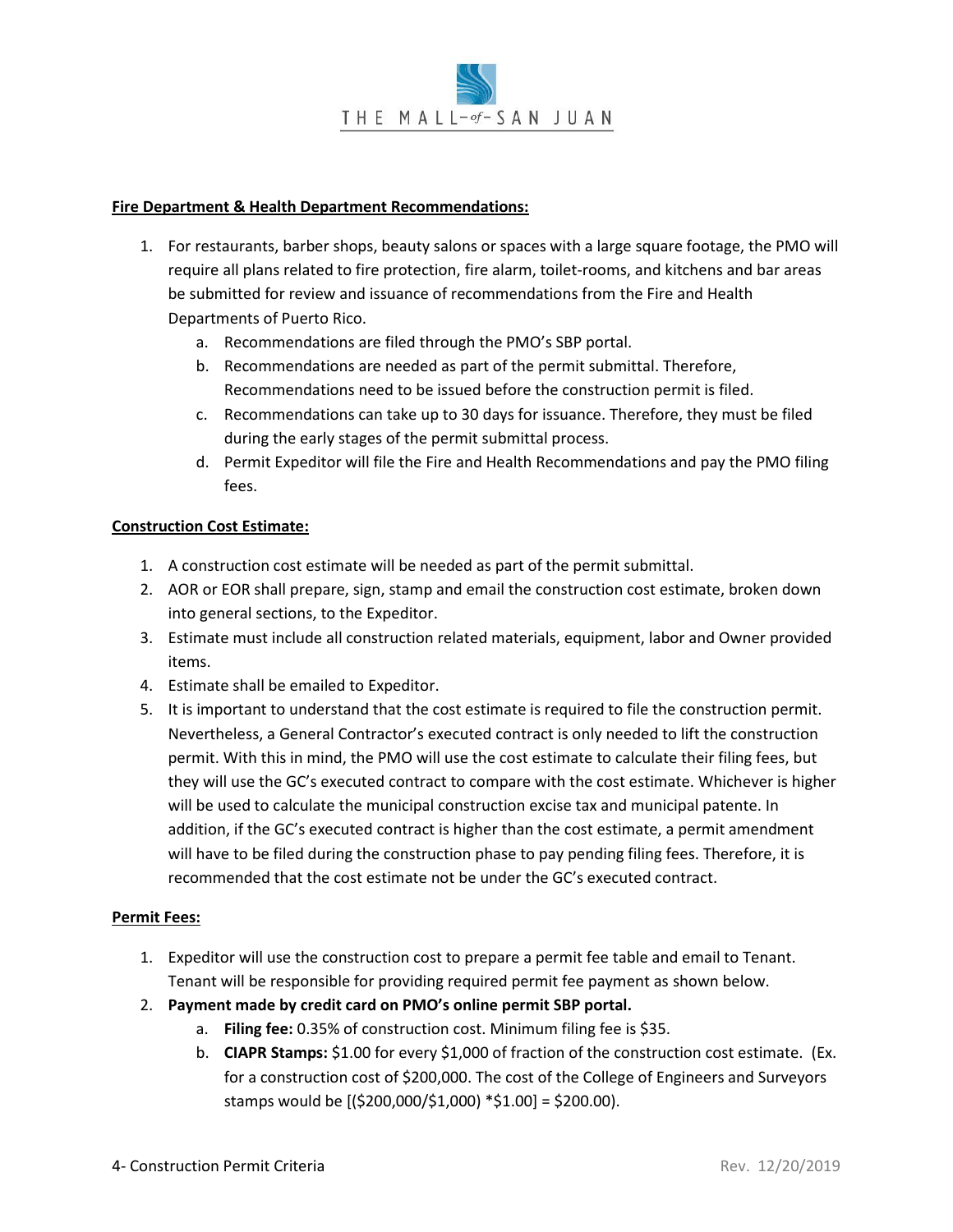- c. **Municipal Duty ("Aranceles"):** \$5.00 for every \$1,000 or fraction of the construction cost estimate. (Ex. for a construction cost of \$200,000. The cost of Municipality Stamps would be [(\$200,000/\$1,000) \*\$5.00] = \$1,000.00.
- 3. **Payment made with Certified Cashier's Checks.**
	- a. **Municipal Construction Excise Tax**: 5% of the construction cost.
	- b. **Municipal Patente:** \$25 for a construction cost ≤ \$100,000. 0.2% for a construction cost between \$100,001 and \$299,999. 0.5% for a construction cost ≥ \$300,000.

# **Permit Filing and Review Process:**

- a. Permit is filed through the PMO's online SBP portal, https://ogpe.pr.gov/freedom/
- b. All permit forms and documents are uploaded.
- c. Once filed, 10% of filing fee, CIAPR stamps and Municipal "Aranceles" are paid.
- d. The PMO then reviews the permit documents for completeness. This process takes between 1 to 2 weeks.
- e. PMO allows Expeditor to pay the remaining 90% of filing fee, CIAPR stamps and Municipal "Aranceles".
- f. PMO transfers the permit submittal to the Municipality of San Juan for their review. This process can take between 1 to 2 weeks.
- g. Municipality of San Juan issues a Conditioned Notice of Approval. This documents states that the construction permit will be approved, conditioned that the construction excise tax and patente be paid, General Contractor obtains their policy from the Puerto Rico State Insurance Fund Corporation (CFSE-0766), and a project sign is installed at the construction site. This process depends on how fast the Tenant can provide the excise tax and patente certified cashier's checks and GC's CFSE policy.
- h. Excise Tax & Patente are paid by Permit Expeditor using the certified cashier's checks provided by Tenant. Receipts of the excise tax, CFSE-0766 form provided by GC and project sign photos are uploaded on the PMO's SBP portal. PMO verifies all uploaded documents and transfers the permit to the Municipality of San Juan for their approval. This process can take 1 to 2 weeks.
- i. Municipality of San Juan approves the construction permit. Permit is downloaded by Expeditor and email to Tenant and GC.
- j. GC must post a copy of the construction permit at the project site.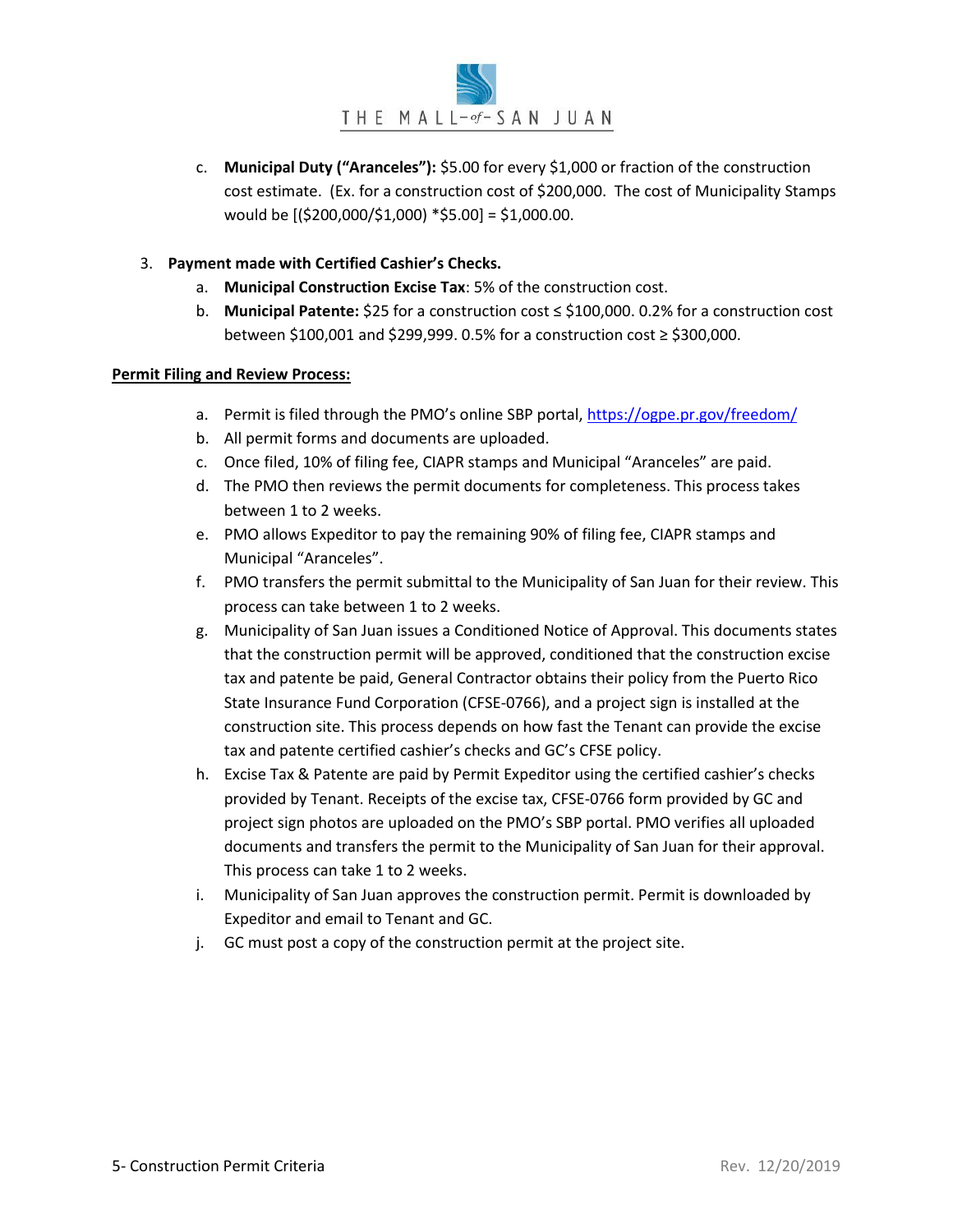## **Inspections during Construction: (Required by AHJ)**

- 1. The PMO require Tenant to hire a Designated Inspector to perform inspections throughout the construction process in order to verify the work is being completed in accordance with the architect/engineers plans. The Permit Expeditor shall act as the Designated Inspector, at no cost to Tenant since Landlord will cover the Inspector's expenses. The Inspector shall perform thorough inspections of all work performed, compile inspection reports and submit their reports to the PMO (Permits Management Office). The PMO shall not issue a Use Permit to the Tenant unless the Inspector submits his reports and certifies that the work complies with filed construction plans.
- 2. Although the tenant's architect/engineer is not required to perform inspections during construction as part of the Use Permit requirements, they may choose to do so to verify the work is being completed in accordance with their plans.

## **Construction Permit Amendments:**

- 1. If for any reason, construction plans are modified or additional scope of work is added to the original construction permit scope, a construction permit amendment must be filed and fees paid for the increase in construction cost.
- 2. The permit, filing and review process for a construction permit amendment is the same as for the original construction permit.
- 3. Permit Expediter will request from Tenant and GC a certified final construction cost letter to verify if a construction permit amendment is required prior filing a Unique Permit.

# **MUNICIPALITY of SAN JUAN BUSINESS LICENSE** - **REMINDER:**

All Tenants must obtain a Municipality of San Juan Business License prior 30 calendar days after the Tenant opens for business. The Municipal Business License is obtained through the Municipality Financial Office and the following documents must be presented. In order to obtain your **Municipality of San Juan Business License** you will need to work with your attorney/accountant to complete the following items:

- a. P.R. Department of State Entity Registration
- b. Certificate of Good Standing from the P.R Department of State
- c. Employee Identification Number (EIN)
- d. Merchant Registry Certificate from the Treasury Department of PR.
- e. Copy of Executed Lease
- f. Use Permit

Tenant can contact Landlords Expeditor for obtaining the Municipal Business License. (Please note, Liquor License expediting is **not** included in the Landlord Expediting Services but may be contracted directly with the Landlord Expeditor under a separate agreement between the Tenant and Landlord Expeditor):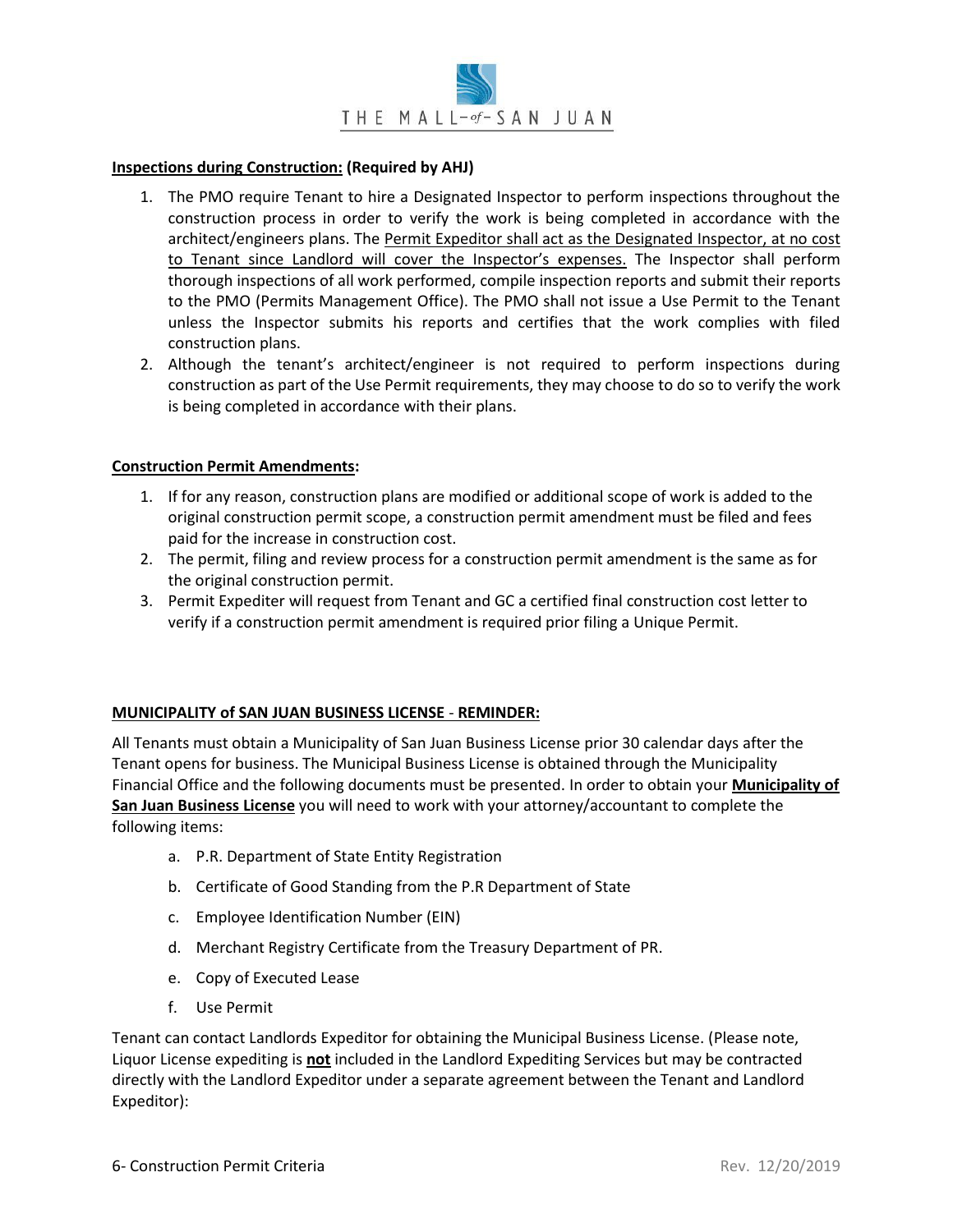

**LIQUOR LICENSE** - **REMINDER:** In order to obtain your **Liquor License** you will need to work with the Landlord Expeditor to complete the following items (please note, Liquor License expediting is **not** included in the Landlord Expediting Services but may be contracted directly with the Landlord Expeditor under a separate agreement between the Tenant and Landlord Expeditor):

#### **The Mall of San Juan Tenant Restaurant Liquor License.**

#### **1. Bureau of Alcoholic Beverages and Licenses requirements.**

- a. Liquor License Application Form SC 2309 (Puerto Rico Treasury Department):
- b. This form will be filled out by the Permit Expeditor and signed by the Owner or Managing Partner or equivalent. (If the Owner, Managing Partner or equivalent does not reside in Puerto Rico, the individual assigned by the Corporation to be in charge of the business and residing in Puerto Rico shall sign the document.)
- 2. **Owner or Managing Partner or equivalent shall provide a Certificate of Criminal Record from the Puerto Rico Police Department.** (If the Owner, Managing Partner or equivalent does not reside in Puerto Rico, the information required shall be for the person in charge of the business who resides in Puerto Rico.)
	- a. If required, the Permit Expeditor will accompany the Tenant representative to the Puerto Rico Police Department to obtain the required certificate.

### **3. Statement of Projected Sales Volume :**

The Tenant must provide this document which must be either signed by a certified accountant or signed as a sworn statement by the Owner or Managing Partner or equivalent. (If the Owner, Managing Partner or equivalent does not reside in Puerto Rico, the individual assigned by the Corporation to be in charge of the business and residing in Puerto Rico shall sign the document.)

### 4. **Certificate of Filling Income Tax Return:**

a. If the Tenant Corporation has less than one year registered with the Puerto Rico State Department then, a copy issued by the Puerto Rico State Department showing the date the Tenant Corporation was registered will be provided.

# **5. Certificate of Debts from the Puerto Rico Department of Treasury for the Tenant Corporation and Owner or Managing Partner or equivalent.**

- a. If the Owner, Managing Partner or equivalent does not reside in Puerto Rico, the information required shall be for the person in charge of the business residing in Puerto Rico:
	- i. If the Tenant Corporation is new, the Puerto Rico Treasury Department will issue a Certificate that the Corporation does not show up on their system.
	- ii. If the Corporation, Owner or Managing Partner or equivalent has an existing debt with the Puerto Rico Treasury Department a certificate issued by the Treasury Department indicating that the corporation or individual are under a payment plan duly authorized and approved by the Department and that the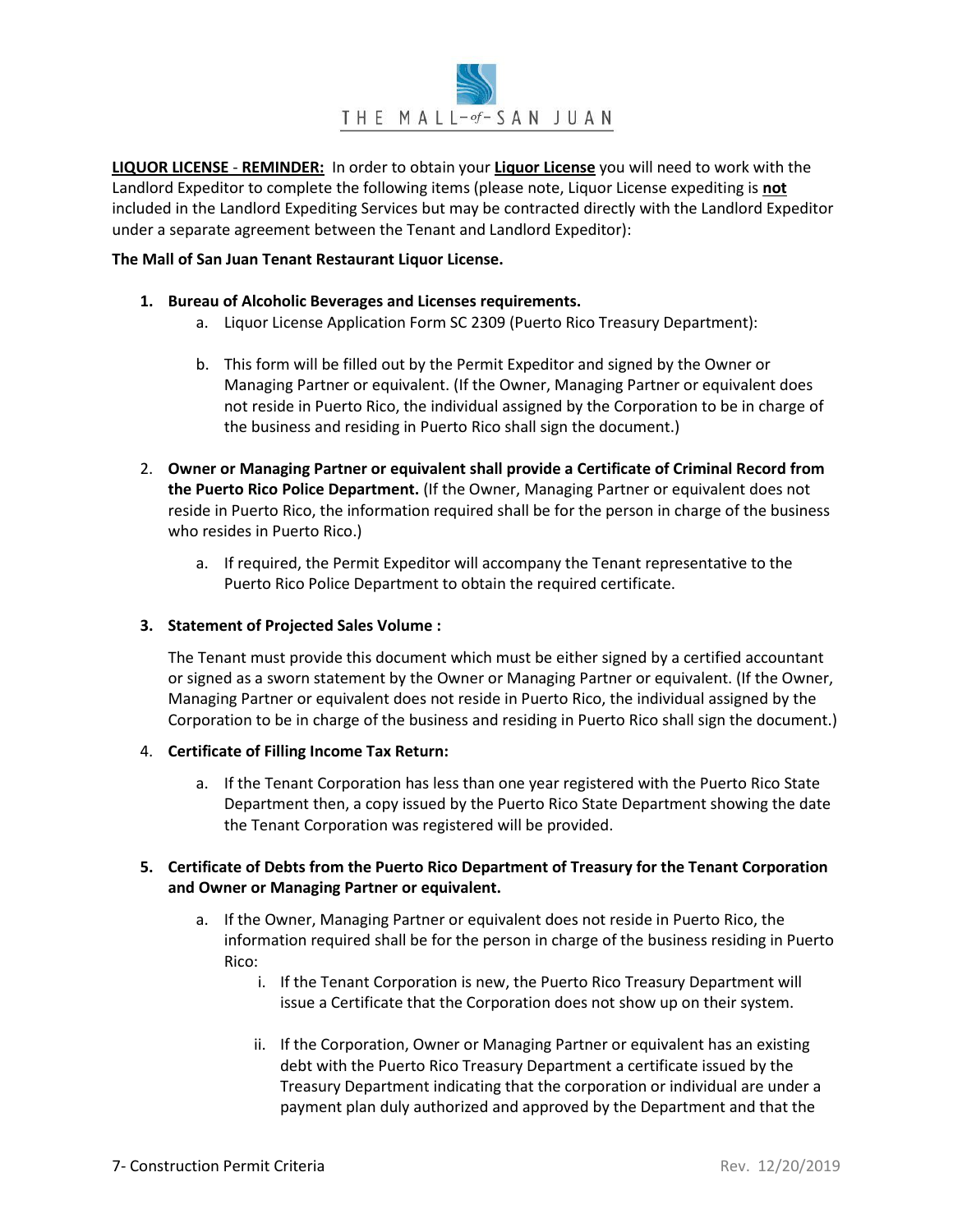

Corporation and/or individual are in compliance with said payment plan. (If the Owner, Managing Partner or equivalent does not reside in Puerto Rico, the information required shall be for the person in charge of the business residing in Puerto Rico.)

b. If authorized by the Tenant, the Permit Expeditor can carry out the process to obtain the required certificate.

## **6. Certificate of Negative Debt from the Administration for Child Support (ASUME):**

- a. The Owner or Managing Partner or equivalent shall provide this document from ASUME. (If the Owner, Managing Partner or equivalent does not reside in Puerto Rico, the information required shall be for the person in charge of the business residing in Puerto Rico.)
- b. If authorized by the Tenant, the Permit Expeditor can carry out the process to obtain the required certificate.
- **7. Copy of Tenant Lease Contract or legal document evidencing ownership/interest with Taubman.**
- **8. Copy of Tenant Corporation's Federal Employers ID # (EIN)**
- **9. Negative Debt Certificate from the Center of Municipal Revenue Collection (CRIM):** 
	- a. Certificate must be provided for the corporation and Owner or Managing Partner or equivalent. (If the Owner, Managing Partner or equivalent does not reside in Puerto Rico, the information required shall be for the person in charge of the business residing in Puerto Rico)
	- b. If authorized by the Tenant, the Permit Expeditor can carry out the process to obtain the required certificate.

### **10. Tenant Unique Permit:**

a. Permit Expeditor will provide the Unique Permit.

### **11. Provide copy of Puerto Rico Department of Treasury Merchant's Registry (IVU):**

- a. If authorized by the Tenant, the Permit Expeditor can carry out the process to obtain the required certificate.
- **12. P.R. Department of Treasury (Bureau of Alcoholic Beverages and Licenses) Endorsement Letter:** 
	- a. Landlord to provide a copy of the Endorsement letter by the bureau stating that there are no impediments regarding the distance between the Mall of San Juan and the Cesário Rosa de Rio Piedras School.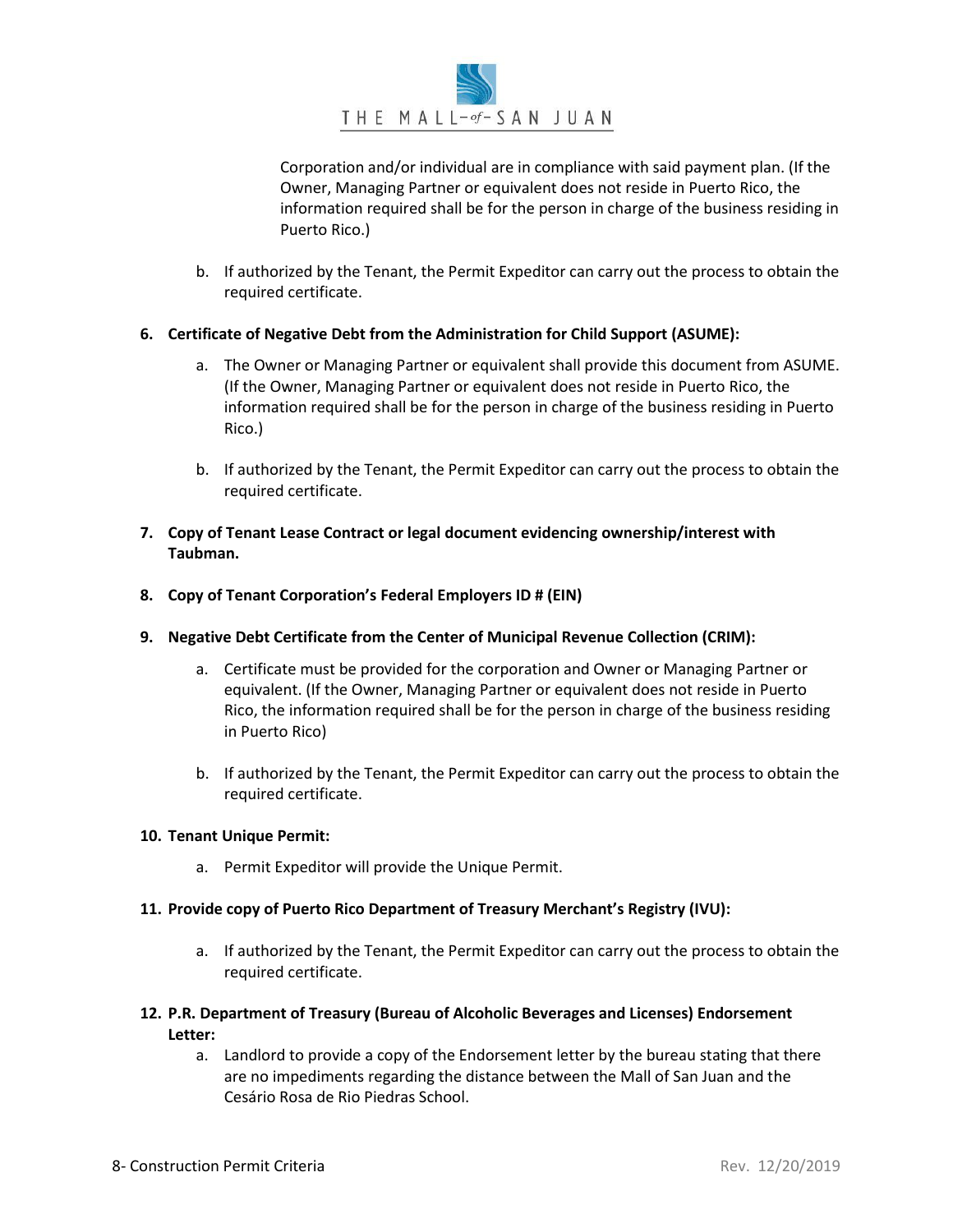

# **USE PERMIT CRITERIA**

# **Narrative:**

When opening a new business and completing construction in Puerto Rico (PR), Tenant's must obtain a Construction Permit prior to the start of construction. **Once construction is completed, each Tenant is required to obtain a Unique Permit prior to the start of business.** This Unique Permit contains the Certificate of Occupancy, Fire Prevention Certificate and Sanitary License.

Every Tenant is required to hire an Architect / Engineer of Record who is registered and licensed by the College of Architects & Landscape Architects of PR, or the College of Engineers & Surveyors of PR. They also have to be registered with the State Department of PR.

If a Tenant does not have an Architect / Engineer of Record, please contact Taubman's Tenant Coordination Department for a list of available professionals.

**Tenant Coordination** Randy Tambourine Sr. Tenant Coordinator 248-258-7625 [rtambourine@taubman.com](mailto:rtambourine@taubman.com)

*Taubman has retained a local Permit Specialist for use by all Tenants. This expediting firm will work directly with each tenant at no cost to the Tenant in order to facilitate submitting and obtaining the required Construction Permit and Use permit* from the local authorities having jurisdiction. Authorization needs to be given to the Permit Expeditor by each Tenant in order to manage this process.

# **Permit Expeditor**

Eng. Miguel A. Bonilla, P.S.C Mr. Miguel Bonilla 315 Winston Churchill Ave. San Juan, PR 00926 [ing.mbonilla@gmail.com](mailto:ing.mbonilla@gmail.com)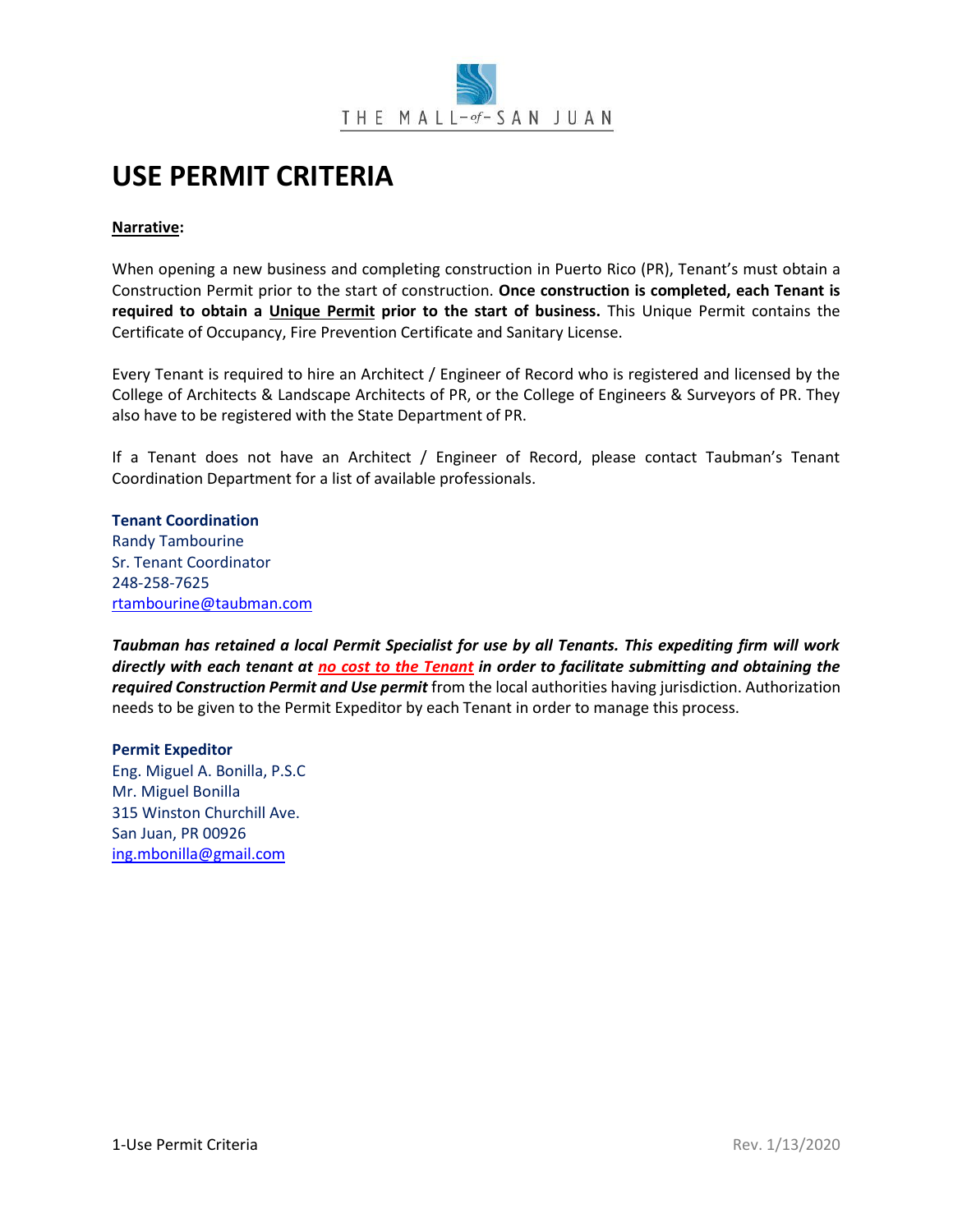

## **Unique Permit Submittal Process:**

Once the General Contractor is substantially finished and all life safety work is completed and tested, the Permit Expediter will request several documents from the General Contractor and Architect/Engineer of Record. General Contractor will provide the following to Permit Expediter.

- 1. Use Permit form:
	- a. Expeditor will complete the form once work is substantially completed for GC's signature.
	- b. Form must be notarized. The original document must be provided to the Permit Expediter.
- 2. General Contractor's Certification form:
	- a. Expeditor will complete the form once work is substantially completed for GC's signature.
	- b. Form must be notarized.
- 3. Master Plumber Certificate form:
	- a. Permit Expeditor will complete the Certificate form once work is substantially completed and GC's Licensed – Master Plumber will sign the Certificate.
		- i. Master Plumber must be registered with the College of Plumbers of PR.
	- b. Form must be notarized.
- 4. Electrician's Certificate Form:
	- a. GC's Licensed Electrician certification letter stating that all work has been performed in accordance with pertinent codes and regulations.
		- i. Licensed Electrician must be registered with the College of Electricians of PR.
- 5. Permit Narrative by Architect/Engineer of Record.
	- a. The permit narrative shall be prepared by Permit Expediter and emailed to the Architect or Engineer of Record for his/hers signature and professional seal.
- 6. Environmental Health Certificate required by PMO (Permits Management Office):
	- a. Required for ALL Tenants with Restrooms and / or Kitchens.
	- b. Forms to be completed once work is substantially complete.
	- c. Permit Expeditor (Authorized Professional) will complete form, pay fees and submit at no cost to Tenant.
- 7. Fire Prevention Certificate verification of Life Safety measures:
	- a. Permit Expeditor (Authorized Professional) will complete form and pay fees as needed at no cost to Tenant.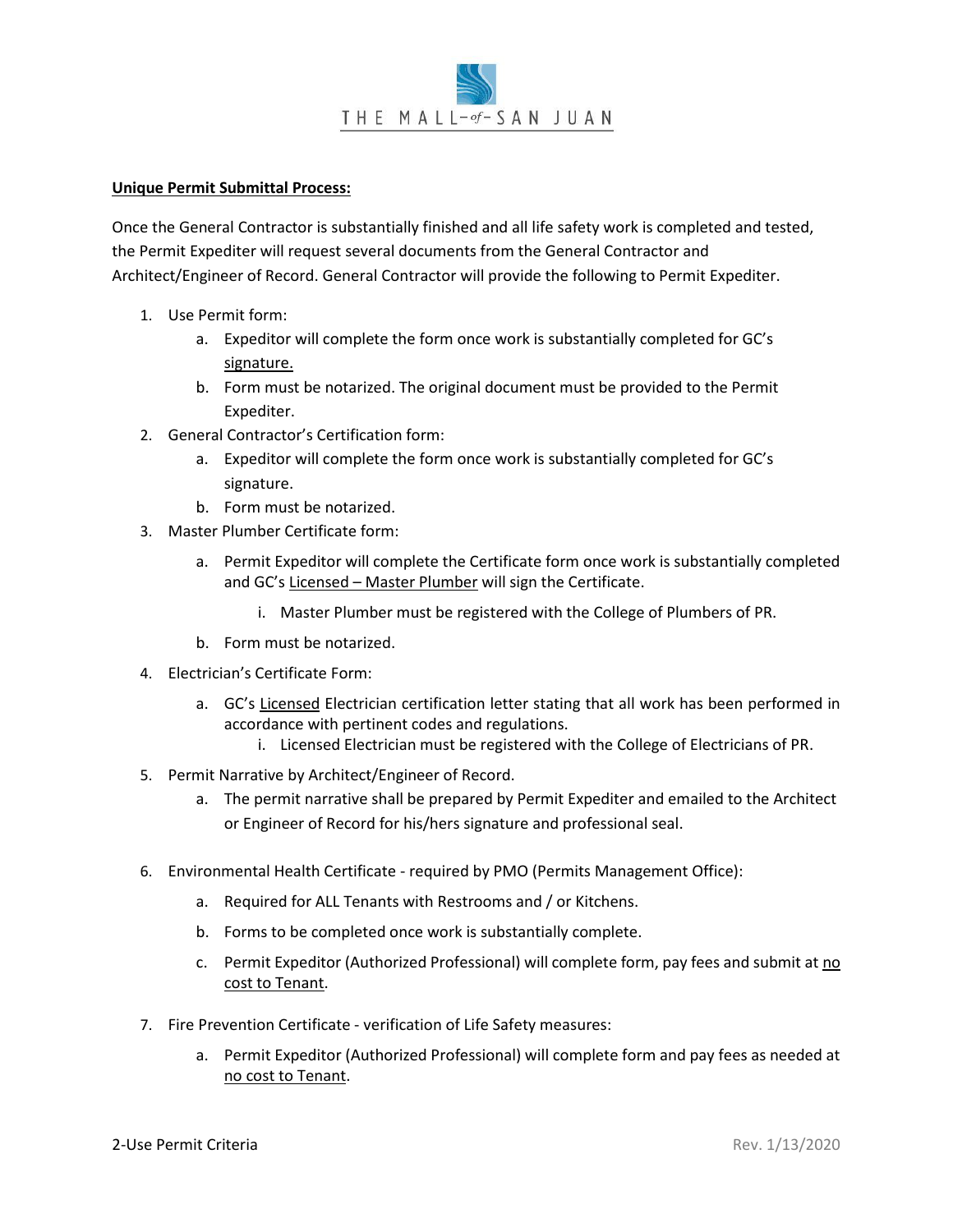- b. Forms to be completed once systems are substantially completed and the certification of proper installation from the installer is obtained.
- 8. Compile Inspection Reports:
	- a. Designated Inspector will be provided (at no cost to the tenant) to perform inspections and submit required reports throughout the construction process.
	- b. Inspection reports will be compiled and submitted to the PMO.
	- c. Designated Inspector will certify that all construction work has been built as per filed construction plans.

### **Unique Permit Filing and Review Process:**

- 1. Permit is filed through the PMO's online SBP portal, https://ogpe.pr.gov/freedom/
- 2. All permit forms and documents are uploaded.
- 3. Once filed, 10% of filing fee, Sanitary License fee, Fire Department fee, Storefront Sign fee and Use Permit fee are paid. Permit Expediter can pay the fees in advance, but Tenant must reimburse immediately once the Unique Permit is issued. Fees can range from \$20 to \$60. Restaurants will have higher filing fees.
- 4. The PMO then reviews the permit documents for completeness. This process takes between 1 to 2 weeks.
- 5. PMO allows Expeditor to pay the remaining 90% of filing fee, Sanitary License fee, Fire Department fee, Storefront Sign fee and Use Permit fee. Permit Expediter can pay the fees in advance, but Tenant must reimburse immediately once the Unique Permit is issued. Fees can range from \$180 to \$540 for mercantile tenants. Restaurants will have higher filing fees.
- 6. PMO transfers the permit submittal to the Municipality of San Juan for their review. This process can take between 1 to 2 weeks.
- 7. Unique Permit is issued by the PMO. Permit is emailed to Tenant.
- 8. Tenant must print the Unique Permit and post near the POS visible to the public.